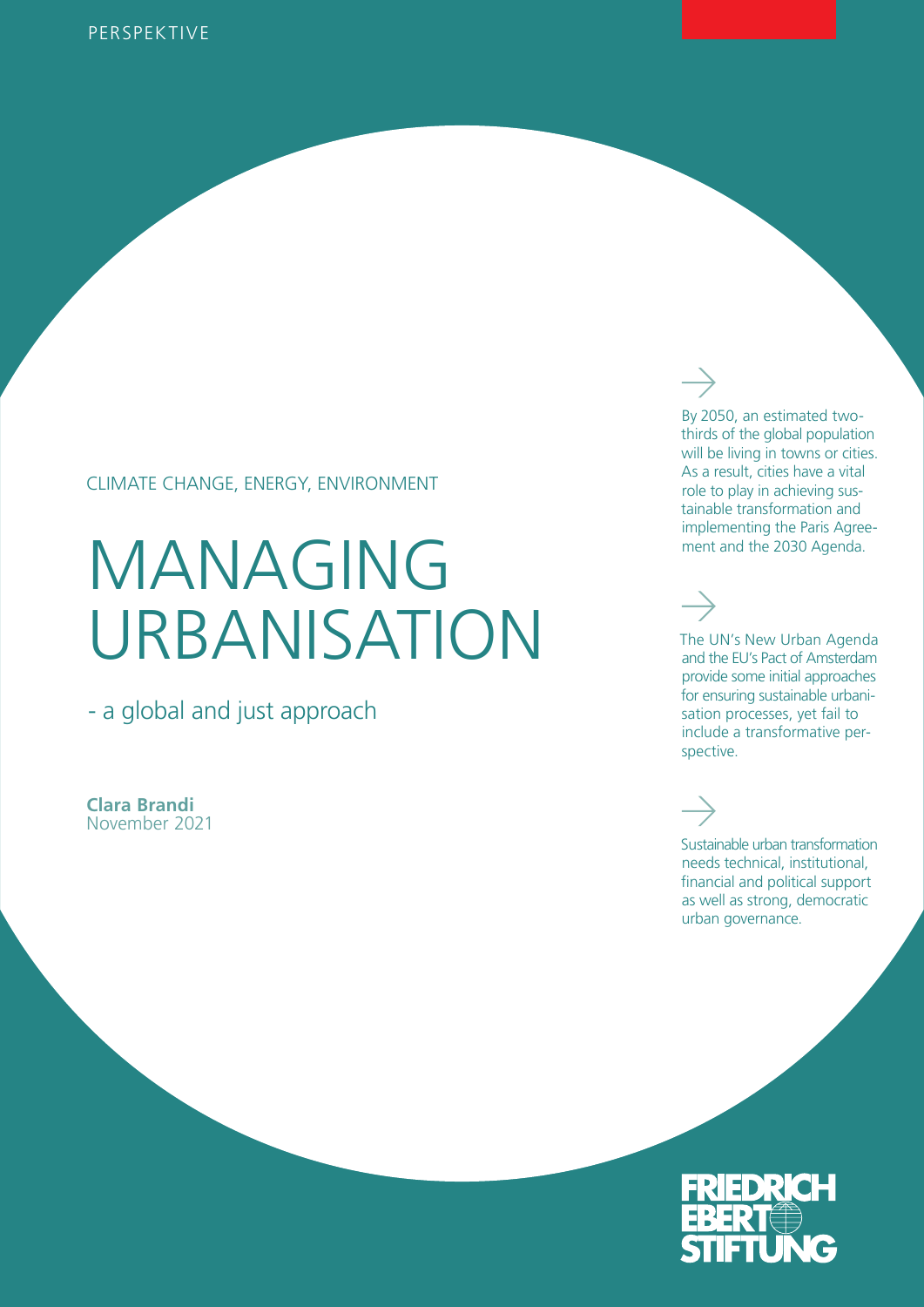# MANAGING URBANISATION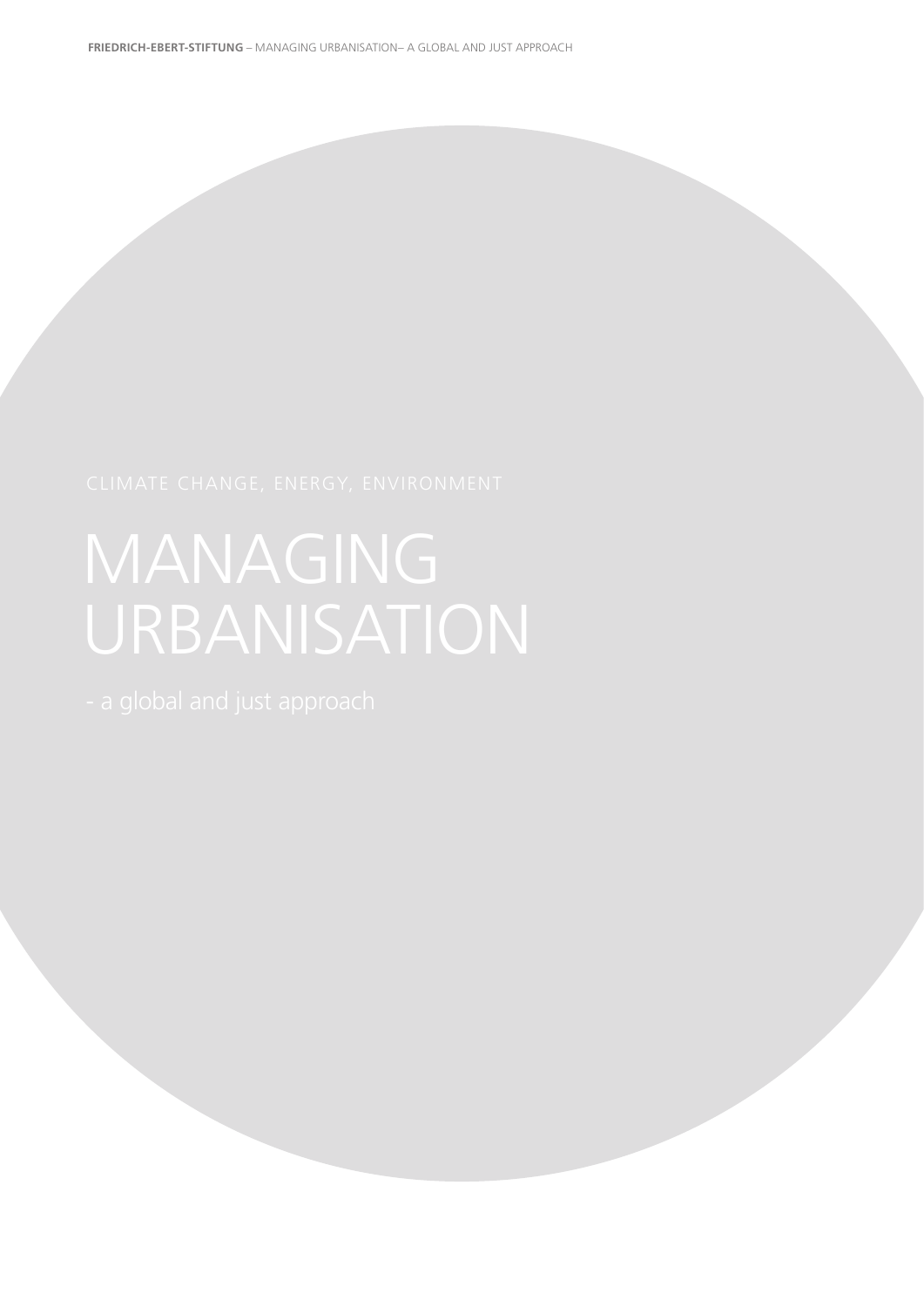# **Inhalt**

| 1.             | <b>INTRODUCTION</b>                                                               | 2               |
|----------------|-----------------------------------------------------------------------------------|-----------------|
| $\mathbf{2}$ . | <b>URBANISATION: CHALLENGES AND POTENTIAL</b><br><b>FOR TRANSFORMATION</b>        | 3               |
| З.             | THE INTERNATIONAL FRAMEWORK FOR URBAN<br><b>TRANSFORMATION</b>                    | 4               |
| 4.             | <b>POTENTIAL SOLUTIONS: URBAN TRANSFORMATION</b><br><b>TOWARDS SUSTAINABILITY</b> | 6               |
| 5.             | <b>THE NEW URBAN AGENDA</b>                                                       | $\mathsf{R}$    |
| რ.             | THE EUROPEAN UNION, GERMANY AND BE-<br><b>YOND: APPROACHES TO URBANISATION</b>    | 10 <sup>1</sup> |
| 7.             | <b>CONCLUSIONS AND RECOMMENDATIONS</b>                                            | 12              |
|                |                                                                                   | 13<br>14        |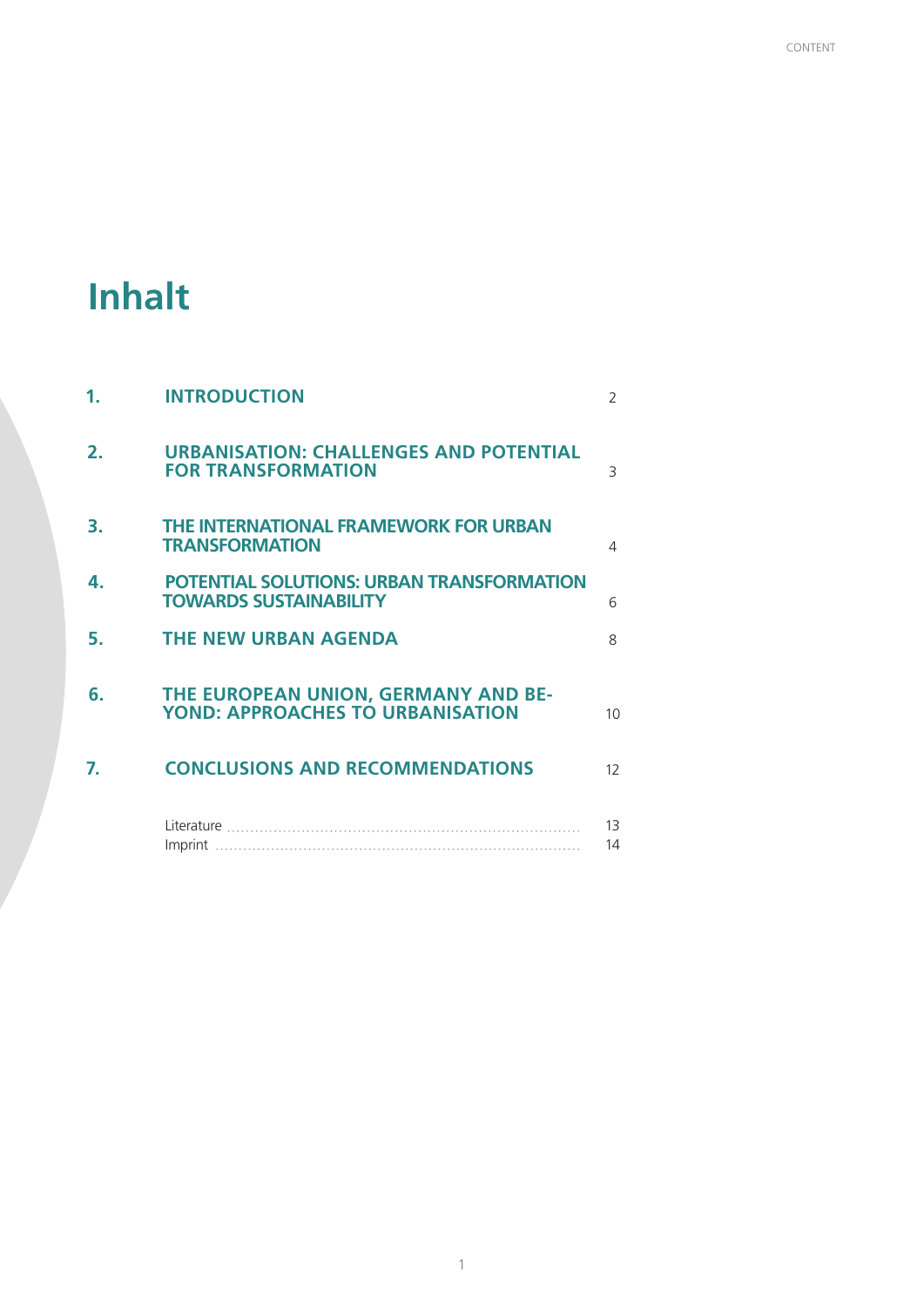# **1 INTRODUCTION**

In light of the sheer force and speed of the current wave of urbanisation, cities are playing an increasingly important role in the global transition towards a more sustainable future.<sup>1</sup> While cities can offer enormous potential to help achieve social, economic and environmental sustainability, they can also pose tremendous challenges to the achievement of sustainable development.<sup>2</sup> In the words of former Secretary-General of the United Nations (UN) Ban Ki-moon: »Our struggle for global sustainability will be won or lost in the cities.«<sup>3</sup>

This publication discusses why cities are so fundamental to the transition to sustainability. After outlining the main challenges urbanisation poses for transformation, the paper goes on to analyse the role of cities in the 2030 Agenda for Sustainable Development and the Paris Climate Agreement. It also examines the New Urban Agenda adopted at the United Nations Conference on Housing and Sustainable Urban Development in 2016, the purpose of which was to support implementation of the 2030 Agenda. The publication concludes by outlining a number of potential urban transformative paths for sustainability.

<sup>1</sup> Wissenschaftlicher Beirat der Bundesregierung Globale Umweltveränderungen (WBGU) / German Advisory Council on Global Change, 2016

<sup>2</sup> Messner; Brandi, 2015. For the purposes of this publication, the definition of »sustainability« is based on the following excerpt taken from the 1987 Brundtland Report: »Sustainable development is development that meets the needs of the present without compromising the ability of future generations to meet their own needs.«

<sup>3</sup> Remarks to the High-level Delegation of Mayors and Regional Authorities, in New York, 23. April 2012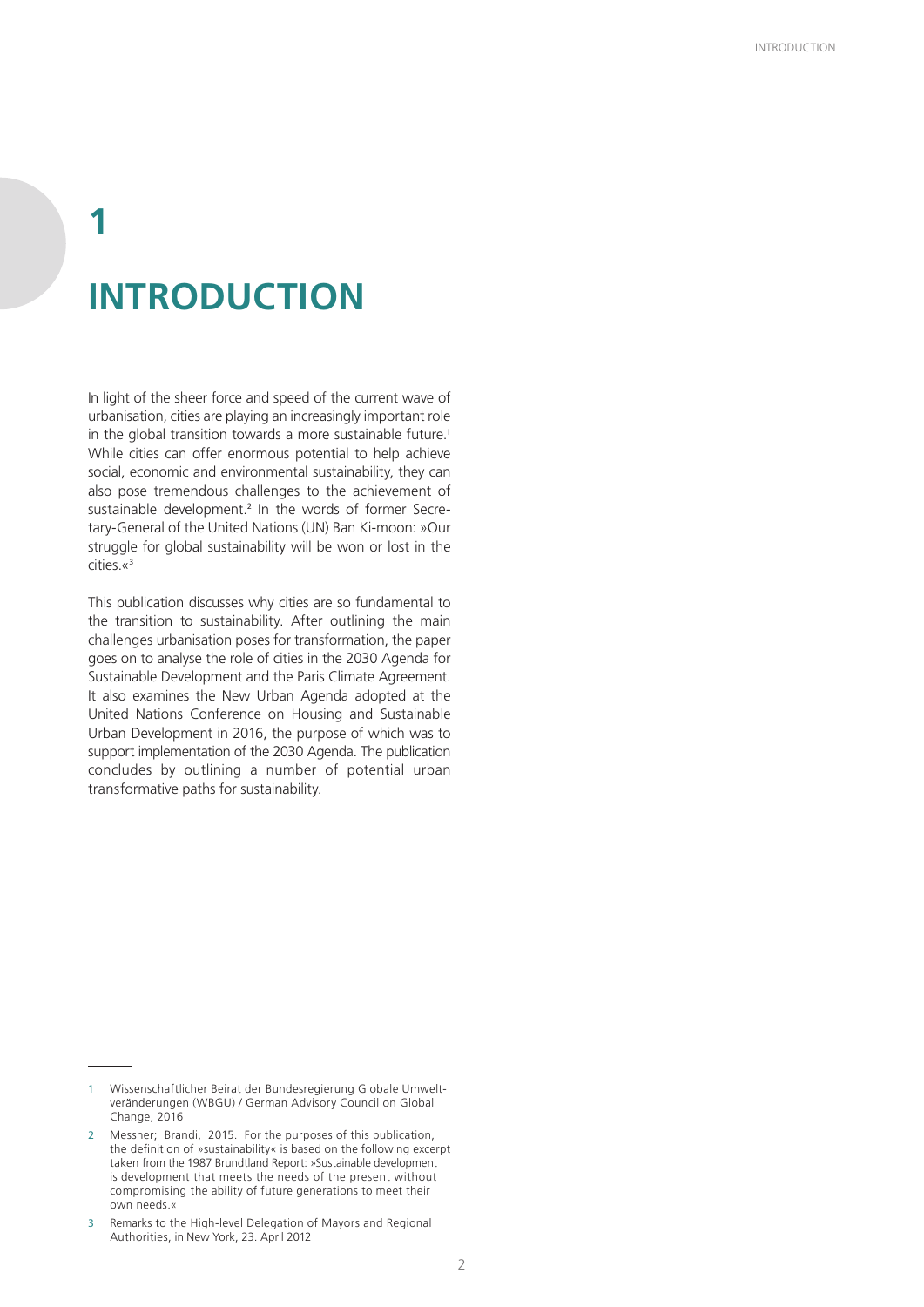# **URBANISATION: CHALLENGES AND POTENTIAL FOR TRANSFORMATION**

The potential and challenges related to sustainable development are increasingly found in the world's cities. Today there are already more people living in urban than rural areas – despite the fact that cities only comprise two per cent of the Earth's surface. By 2050, two-thirds of the world's population will be living in cities and towns – and 90 per cent of this urban growth will occur in developing and newly industrialised countries.<sup>4</sup> Although cities offer a wealth of opportunities for economic, cultural and social development as well as for the promotion of resource and energy efficiency, urbanisation also poses numerous challenges.

An increasing share of the urban population lives in precarious conditions, lacking proper access to basic social and technical infrastructure and the corresponding services.<sup>5</sup> Although many developing countries have achieved rapid economic growth in recent decades, this progress is, for the most part, unevenly distributed. Urban populations continue to face significant challenges related to the existing major inequality or as regards access to decision-making and governance structures.

Moreover, if we continue to plan and develop cities as we have been over the last few decades, we risk reaching a dangerously high level of land use and resource depletion that will make limiting global warming to the levels set out in the Paris Agreement, as well as the achievement of the 2030 Agenda goals, much more difficult, if not outright impossible. Given that over 70 per cent of greenhouse gas emissions are produced by towns and cities, from the perspective of the Paris Agreement, urbanisation is a highly relevant issue.

One key problem is that rapidly growing cities can cause damaging path dependencies – especially through the creation of major »carbon lock-ins«, in other words long-term locked-in carbon emissions in connection with large-scale infrastructure projects, such as roads or power stations. Even today, the development of new infrastructures in developing and newly industrialised countries already accounts for around one-third

4 The United Nations Department of Economic and Social Affairs (UN DESA), 2018

When it comes to tackling these challenges, incremental solutions are not enough. What is urgently needed is radical urban transformation.

Although rapidly growing cities present considerable challenges, they also provide a crucial window of opportunity for the global transition towards a more sustainable future. That said, this window will not stay open for long, leaving us with very little time to ensure proper management and organisation of advancing urbanisation. The crucial questions here are how negative lock-ins can be avoided, what possibilities exist for scaling small, sustainable solutions, and how we can ensure that newly planned cities will be able to accommodate millions of urban dwellers.

of the world's remaining carbon budget, assuming we want to limit the global temperature rise to under 2°C. If the temperature rise is to be limited to 1.5°C, these large-scale infrastructure projects account for as much as three-quarters of the budget.<sup>6</sup> Ongoing processes of urbanisation therefore entail a disproportionately high increase in resource consumption, which in turn increases greenhouse gas emissions massively. The momentum and pace of global urbanisation and the associated impact on climate protection and resource consumption must not be underestimated. By 2050, the urban infrastructures of the world's cities will need to accommodate a further 2.5 billion people.<sup>7</sup>

<sup>6</sup> Müller et al, 2013

<sup>5</sup> This section draws on Brandi (2018).

The United Nations Department of Economic and Social Affairs (UN DESA), 2018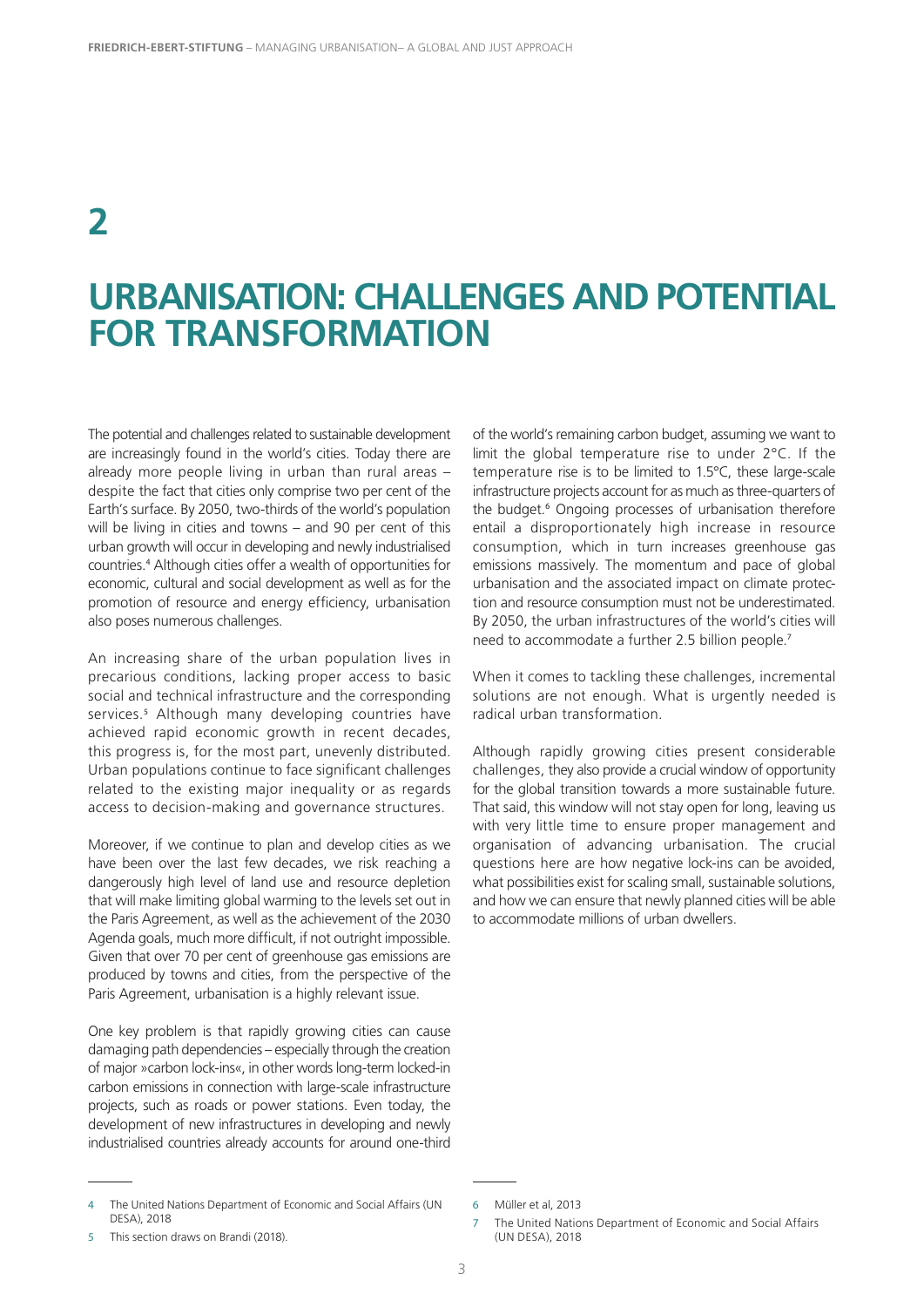# **THE INTERNATIONAL FRAMEWORK FOR URBAN TRANSFORMATION**

There are countless overlaps between the 17 Sustainable Development Goals (SDGs) set down in the 2030 Agenda and the Nationally Determined Contributions or national climate plans which underpin the Paris Agreement.<sup>8</sup> These overlaps provide significant potential for the mutually beneficial implementation of both agendas.<sup>9</sup> To promote effective implementation and policy coherence, both the synergies and the conflicting objectives between the Paris Agreement and the 2030 Agenda must be taken into account.<sup>10</sup> This is especially important when it comes to SDG 11, which focuses specifically on urban development, but also with regards to the other SDGs which play an important role in the context of urbanisation.

#### **THE 2030 AGENDA FOR SUSTAINABLE DEVELOPMENT**

Several of the 17 SDGs are relevant when it comes to cities and how we deal with urbanisation, for example those focused on clean water and sanitation (SDG 6) and infrastructure (SDG 9). However, there is one SDG which places cities right at the heart. SDG 11 states: »Make cities inclusive, safe, resilient and sustainable.« Goal 11 comprises seven targets. Targets 11.1 and 11.2 concentrate on the provision of services to urban areas (housing, transport etc.); target 11.3 deals with settlement planning and management; target 11.4 focuses on the world's cultural and natural heritage; target 11.5 refers to the effects of natural disasters; and, lastly, targets 11.6 and 11.7 cover environmental issues (air quality, waste manage, as well as green and public spaces).

Despite the overlaps with other goals, SDG 11 is especially important as it is the only goal to address sustainable development with a specific focus on cities. Another reason

is that it urges political decision-makers to adopt a broader perspective on urban planning and development.<sup>11</sup> At the same time, it must be pointed out that the majority of SDG 11 targets are very broad and fail to go into detail on the specifics of operationalisation. Indeed, there are a series of fundamental aspects, including inequality, social welfare and communication technology, which SDG 11 does not adequately address. Moreover, SDG 11 runs the risk of disregarding how cities contribute to global environmental change or affect the Earth's system, such as through their emissions or their dependence on distant ecosystem services.<sup>12</sup>

While cities and local actors are essential in the context of SDG 11, they are also of fundamental importance for the implementation of the 2030 Agenda in general. Around 65 per cent of the SDG targets can only be reached if they are implemented in collaboration with local actors.<sup>13</sup> In terms of implementing sustainable development strategies, besides development, monitoring and evaluation, local efforts and cooperation are also of central importance.<sup>14</sup> Highlighting the key role that cities play in implementing these strategies can also help make sure that their capacity for achieving the SDGs and promoting sustainable development in general is used efficiently.

#### **THE PARIS CLIMATE AGREEMENT**

Ahead of the negotiations for the Paris Climate Agreement, the countries disclosed their plans to address climate change for the period after 2020 or what are known as Nationally Determined Contributions (NDCs). Following the adoption of this historical agreement in 2015, it is now of the utmost importance to ensure that it does not become a paper tiger, and that all signatories duly implement the agreement including the NDCs. When it comes to the implementation of the NDCs, cities play a fundamental role: indeed, 110 NDCs refer explicitly to cities.<sup>15</sup> At the

<sup>8</sup> This section draws on Brandi (2018).

Casado-Asensio; Steurer, 2014. Le Blanc, 2015. The various areas where these two agendas pursue the same goal illustrate where mutual benefits can be achieved. This applies not only to Goal 13 of the 2030 Agenda, which focuses specifically on climate action, but also to many other critical dimensions of sustainable development. For instance, sustainably managing forests and halting biodiversity loss (SDG 15) also helps combat climate change. For more information, also see www.ndc-sdg.info.

<sup>11</sup> Brandi, 2015a

<sup>12</sup> Brandi, 2015a

<sup>13</sup> Misselwitz et al, 2015

<sup>14</sup> Scholz, 2017

<sup>15</sup> United Nations Human Settlements Programme (UN-Habitat), 2016b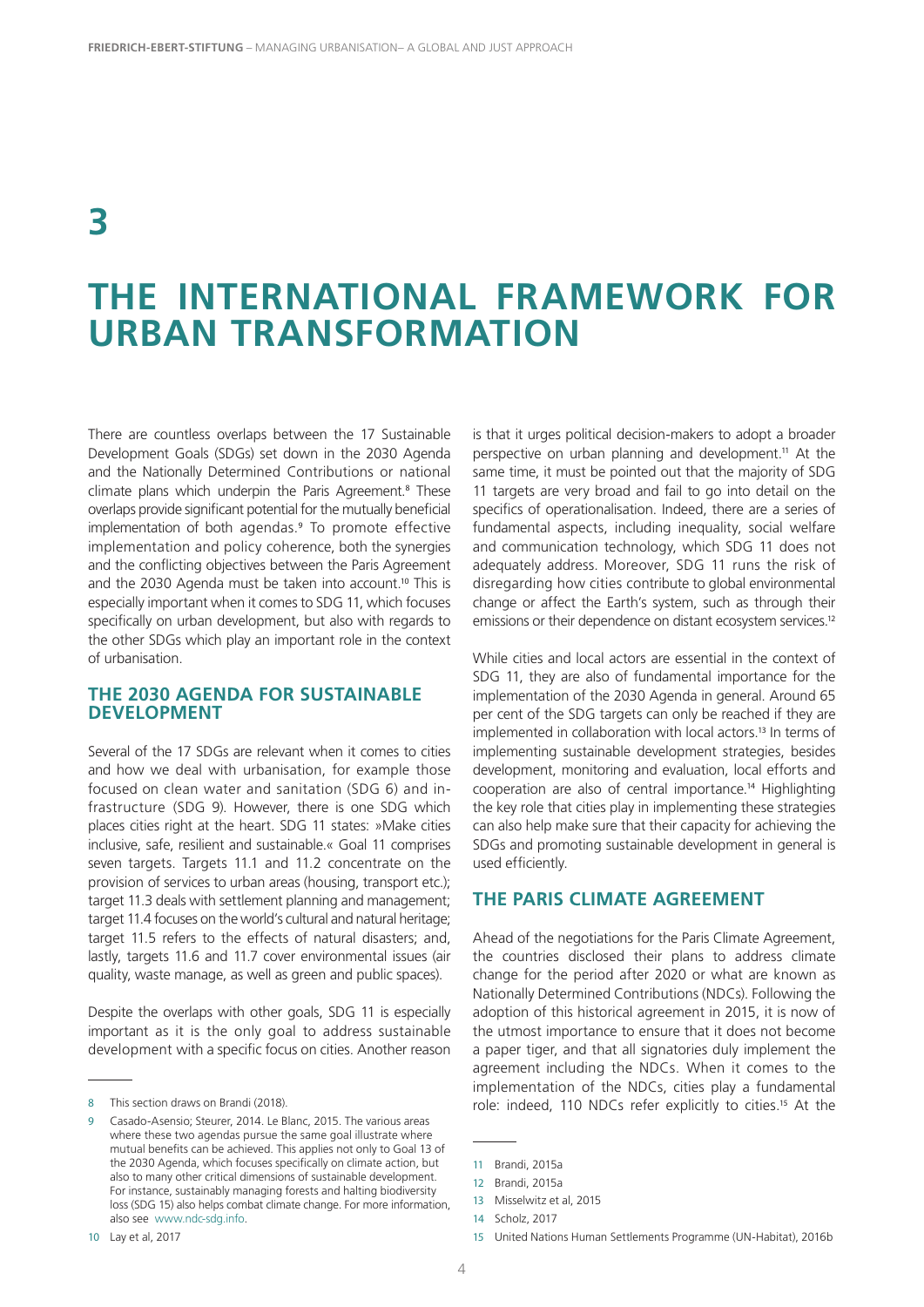same time, alongside the UN member states, cities and other subnational actors have a crucial part to play in the implementation of the Paris Agreement. While in 2016, only 2,500 cities and regions had registered their activities with the Secretariat of the United Nations Framework Convention on Climate Change (UNFCCC), by 2021, this number had increased to over 12,000, illustrating just how important these subnational actors are in limiting the global average temperature rise.<sup>16</sup>

<sup>16</sup> UNFCCC, 2021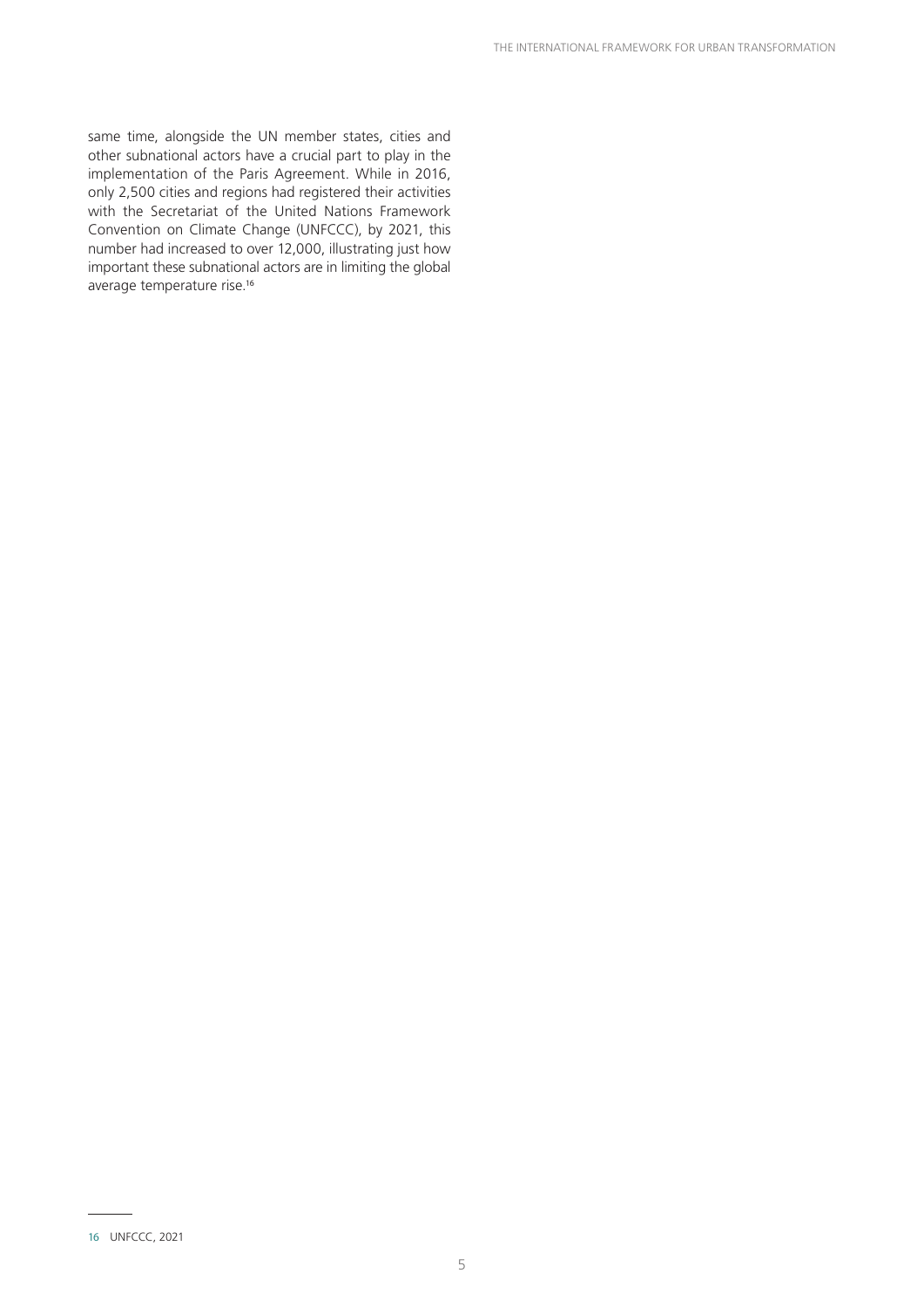# **POTENTIAL SOLUTIONS: URBAN TRANS-FORMATION TOWARDS SUSTAINABILITY**

The process of urbanisation can help countries meet 2030 Agenda and Paris Agreement goals. Unlocking this potential, however, is not without its challenges. In light of this, the German Advisory Council on Climate Change (WBGU) developed a »normative compass« to provide guidance and orientation for shaping the current and future processes of urbanisation. This comprises three dimensions.<sup>17</sup>

The first dimension calls for urbanisation to be compatible with the preservation of natural resources and the protection of the local environment by adhering to what it refers to as planetary quardrails<sup>18</sup> or planetary limits<sup>19</sup>: »All cities and urban societies should pursue development pathways that take account of the universal planetary guardrails and solve local environmental problems. This involves, for instance, meeting the 2°C climate-protection guardrail and combatting harmful air pollution.«<sup>20</sup>

The second dimension of the normative compass, ensuring inclusion, relates to the social, political and economic inclusion of urban dwellers: »Universal minimum standards for social, political and economic inclusion should be met in all cities and by all cities."<sup>21</sup> This includes access to food, clean drinking water, sanitation, healthcare and education, access to labour markets as well as electoral rights and procedural rights of information. The inclusion dimension also emphasises that privatisation of public space in cities is extremely problematic (e.g. through the creation of privately owned shopping centres or streets) as this not only increases inequality and exclusion but also results in the loss of public spaces that are crucial for democracy and political mobilisation.<sup>22</sup> since demonstrations, for instance, are not allowed on privately owned land.

The third dimension of the normative compass for urban development is what is referred to as Eigenart (a German word meaning »individual character«) and pertains to the sociocultural and spatial diversities of cities and urban societies. The Eigenart of cities is not only hugely important for creating urban quality of life and identity. It is also an indispensable resource when it comes to developing each city's specific potential for creativity and innovation<sup>23</sup>

With a view to potential solutions, some of the key fields of action for the transformation of cities towards sustainability are:<sup>24</sup>

Energy and mitigation of climate change: in order to make the global energy transformation towards zero  $\mathrm{CO}_2$  emissions energy systems possible, direct  $\mathsf{CO}_2$  emissions in cities must be cut to zero. At the same time, people living in cities must still be provided with access to energy and infrastructure.

Adaptation to climate change: Urban development must take greater heed of the need to adapt to climate change, for instance by integrating climate adaptation into long-term planning and developing strategies to protect the population.

Mobility and transport: Urban mobility offers huge potential for sustainability, as urban transport systems are among the main producers of carbon emissions. Transport systems must be completely decarbonised by 2070 at the latest, for example through efficient public transport options as well as supporting infrastructures for pedestrians and cyclists. At the same time, mobility must be inclusive, i.e. it must be possible for members of any income group to travel around the city at affordable prices.

Urban form: In order to be able to respond better to population dynamics or climate change, the focus should be on flexible concepts in architecture and urban development.

<sup>17</sup> WBGU, 2016. For a summary of potential solutions from the WBGU perspective, also see Brandi (2018).

<sup>18</sup> WBGU, 2014

<sup>19</sup> Steffen et al, 2015

<sup>20</sup> WBGU, 2016: 142

<sup>21</sup> WBGU, 2016: 122

<sup>22</sup> Nemeth, 2008.

<sup>23</sup> WBGU, 2016

<sup>24</sup> WBGU, 2016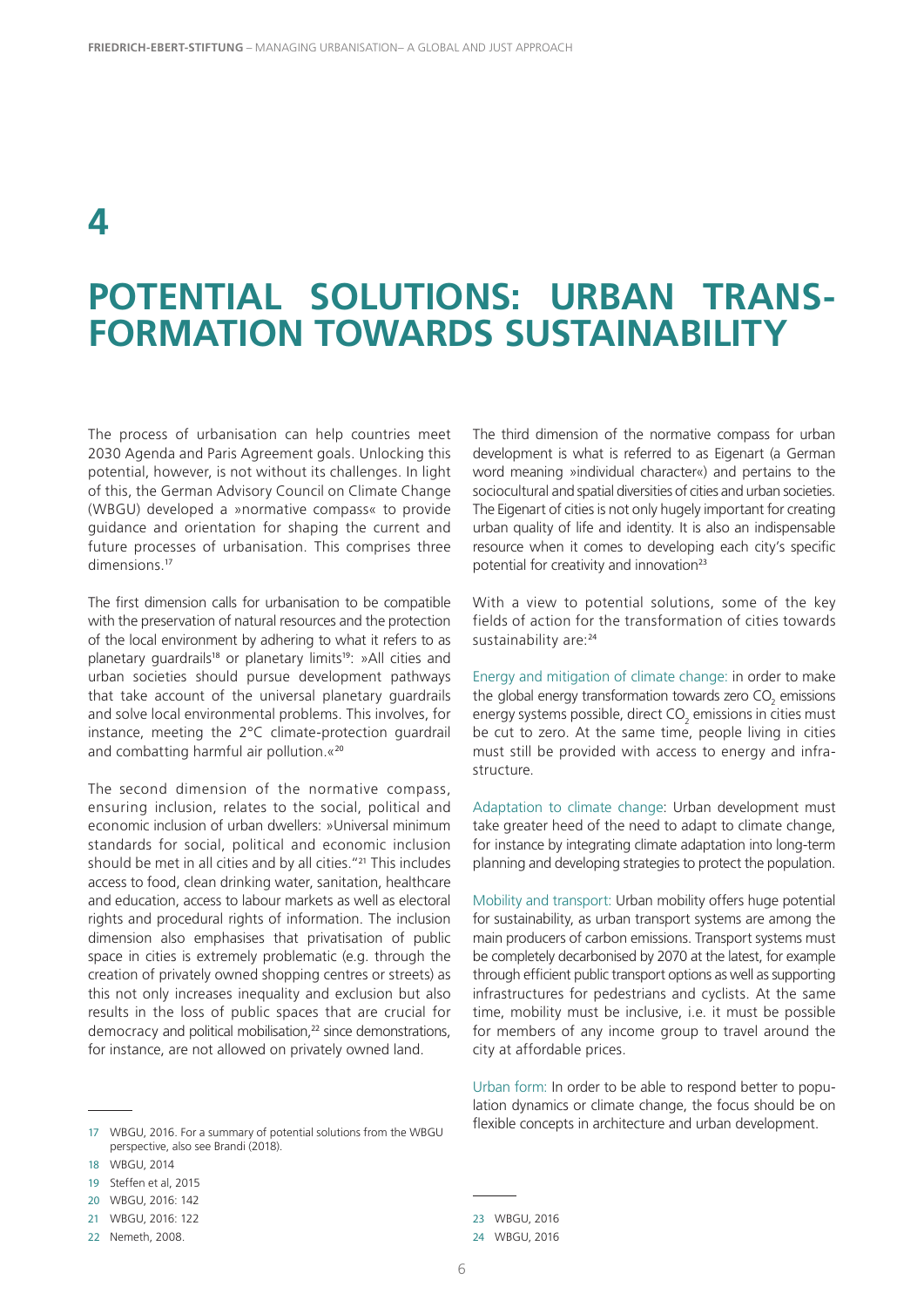It is not enough for city planning and urban development to be low carbon. In fact, they should also focus on strategies that are tailored to the local specifics and at the same time respect the geographical and cultural context.

Poverty reduction and inequality: Local governments should ensure that not only the existing stakeholders, but also less well organised civil society actors have enough opportunities to help shape urban development and contribute to the improvement of their living conditions. This includes, for instance, strengthening and developing informal, often precarious city districts, mobilising extensive public and private financial resources or preserving public spaces.<sup>25</sup>

With regard to specific measures for the transition of cities towards a more sustainable future, the focus should be on these transformative fields of action, i.e. on those areas of urban development which have particularly great potential to drive urban transformation towards sustainability.<sup>26</sup>

<sup>25</sup> WBGU, 2016

<sup>26</sup> WBGU, 2016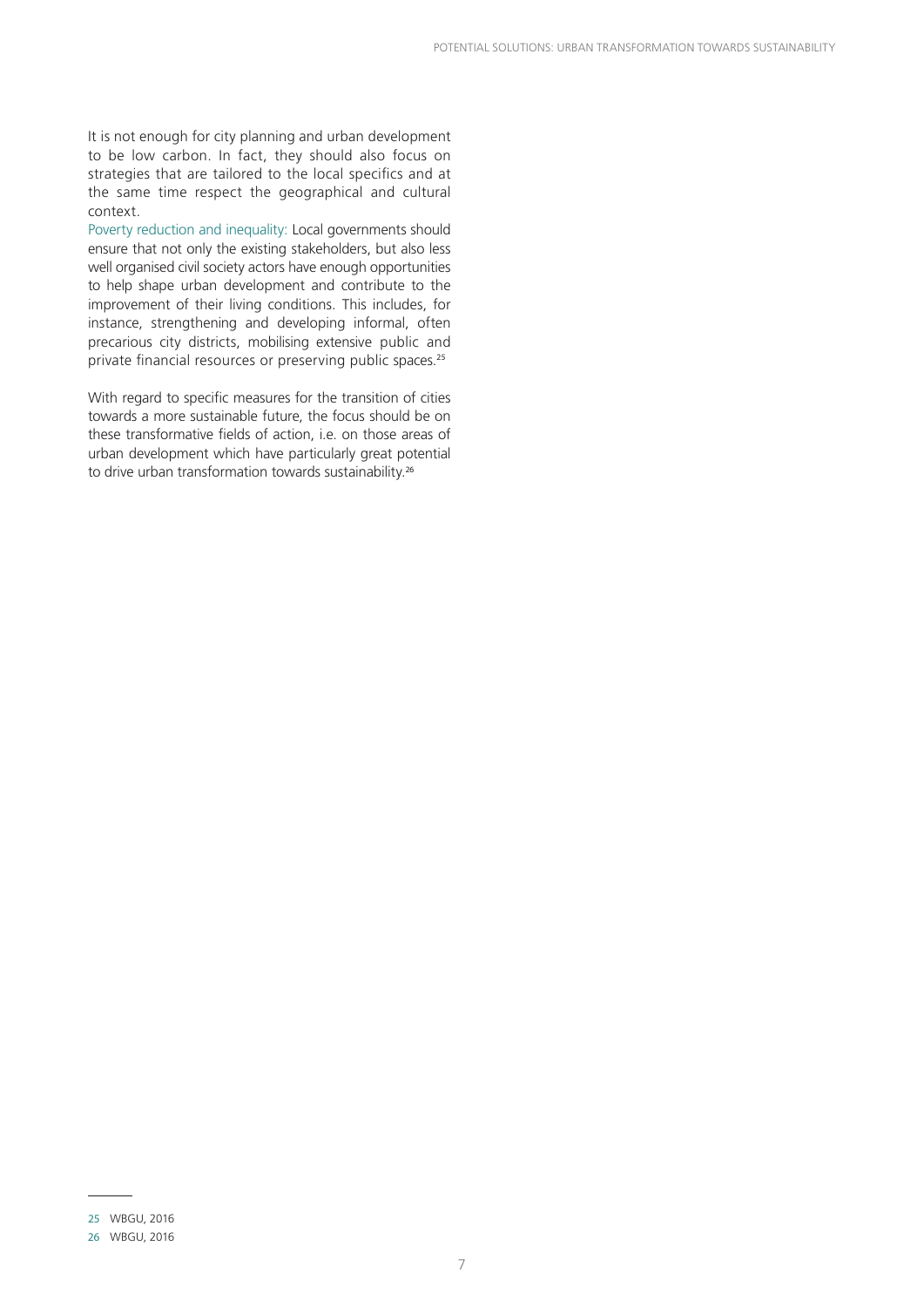# **THE NEW URBAN AGENDA**

The year 2016 was a crucial one for the transformation of cities towards a more sustainable future.<sup>27</sup> Following on from the last United Nations Conference on Human Settlements – Habitat II, which took place in Istanbul (Turkey) in 1996 – Habitat III was held in Quito (Ecuador) in 2016. This provided the first opportunity to discuss the implementation of the commitments laid out in the Paris Agreement and 2030 Agenda on the level of cities.<sup>28</sup> The New Urban Agenda was adopted at the United Nations Conference on Housing and Sustainable Urban Development Habitat III.<sup>29</sup>

An important dimension of the New Urban Agenda is its emphasis on the »right to the city«, the right of an individual to access the urban infrastructure and to shape the character of their own municipality or city. In light of the growing inequality, this right is of the utmost importance, especially due to the fact that cities are frequently marked by enormous social and economic disparities, which are also a central theme in the 2030 Agenda.

Although, overall, the New Urban Agenda refers to many important topics pertaining to sustainable urban development, such as the importance of social inclusion, and the document promotes effective urban management,<sup>30</sup> it does not entirely succeed in recognising the vital importance of cities for the future of humanity.<sup>31</sup> For instance, although the Agenda refers to the key role of environmentally sustainable urban planning, it does not make it clear enough that if the current momentum of urbanisation continues, planetary limits will be exceeded, jeopardising the natural resources that maintain the very existence of humankind.<sup>32</sup> Nor is there any reference to Eigenart in the New Urban Agenda, meaning it is missing a dimension that provides urban transformation with important direction, a dimension which emphasises that »conditions should be created in urban living environments which ensure that (a) people can develop self-efficacy in the spatial structures and have an opportunity to create and experience urban

32 WBGU 2016,

quality of life for themselves; (b) that local identity and social cohesion can develop; and (c) that greater potential for social and economic creativity and innovation is generated through local interactions (connectivity) between actors from different spheres of society.«<sup>33</sup> Moreover, while it is commendable that the New Urban Agenda calls for an improvement in the agency of municipal authorities to act at national and local levels, the document overlooks the importance of the international level as well as the question of the role of cities and local governments in United Nations policymaking.<sup>34</sup>

At the same time, the New Urban Agenda serves as an important basis for global actions to foster more sustainable urban development.<sup>35</sup> What is now required for the implementation of the New Urban Agenda is increased transnational cooperation. The Quito Implementation Plan calls on governments, municipalities, civil society organisations, private companies, research institutions and other key actors to put forward proposals for specific implementation measures for the New Urban Agenda. However, by the end of the Habitat III conference, only 64 commitments had been received. Moreover, the Quito Implementation Plan fails to explain how the different commitments should be consolidated into a suitable global-level urban development strategy.<sup>36</sup> Another major challenge is that the New Urban Agenda does not contain any clear indicators for measuring implementation and thus fails to answer the question as to how its impact can be monitored.<sup>37</sup>

Although the New Urban Agenda mentions the 17 SDGs as well as many other important themes pertaining to the future of sustainable urban development, it lacks a clear transformative perspective. Moreover, it fails to provide any fresh impetus for the debate on the role of cities and urbanisation in the 2030 Agenda and the Paris Agreement. This is an important missed opportunity. Although the first section of the New Urban Agenda refers to the fact that it can make a contribution to achieving the SDGs, it fails to go

<sup>27</sup> On this, also see Brandi (2018).

<sup>28</sup> WBGU, 2017

<sup>29</sup> UN-HABITAT, 2016a

<sup>30</sup> UN-HABITAT, 2016a

<sup>31</sup> Dick, 2016b

<sup>33</sup> WBGU, 2016: 143

<sup>34</sup> On this, also see WBGU 2016

<sup>35</sup> Both of the following paragraphs draw on Brandi (2018).

<sup>36</sup> Dick, 2016b

<sup>37</sup> Dick, 2016b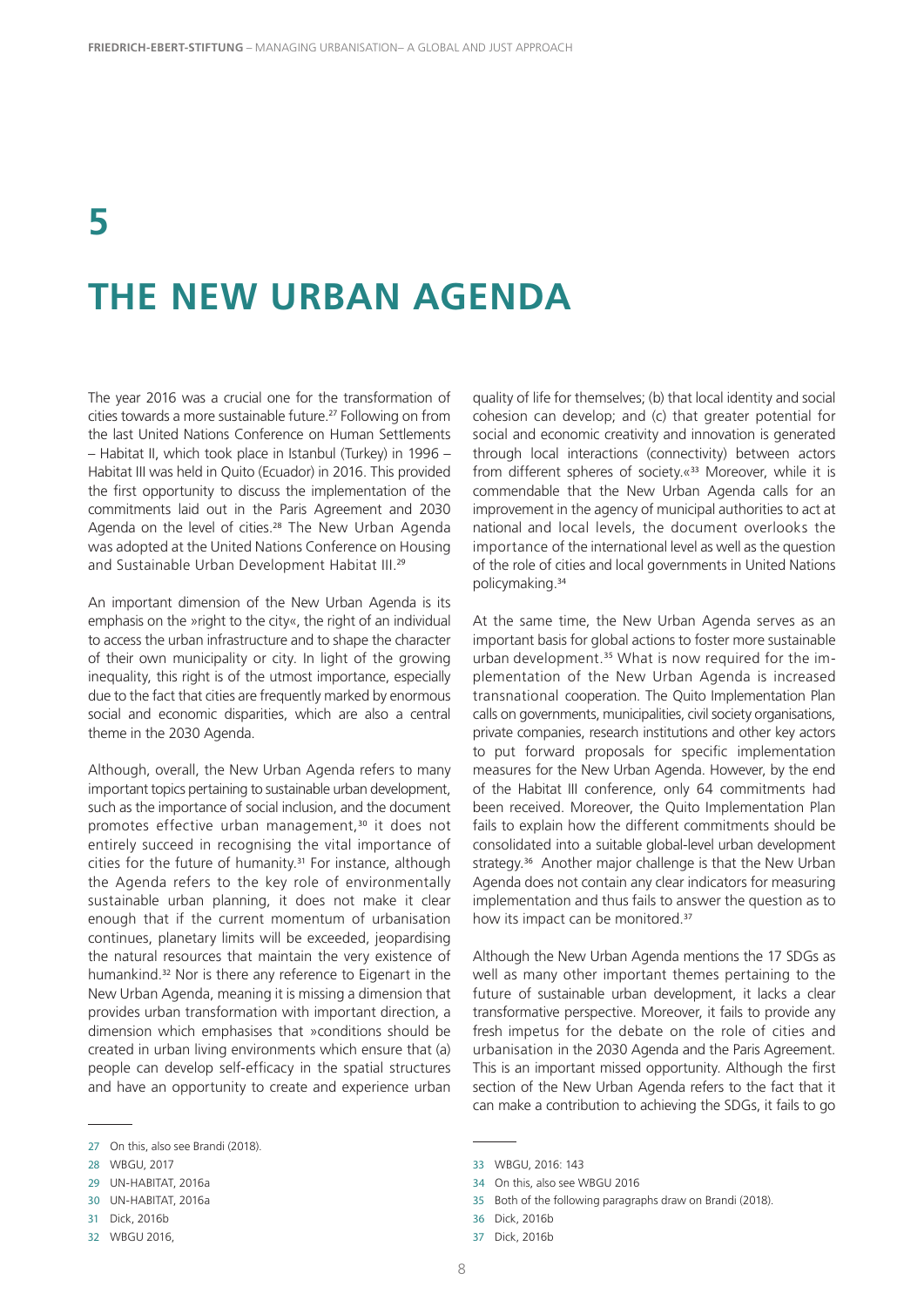into any further detail on this. Moreover, in the entire New Urban Agenda, the Paris Agreement is only referred to twice. Overall, the New Urban Agenda fails to adequately acknowledge the fundamental importance of cities for global sustainable development, as well as for mitigating and adapting to the impacts of climate change. However, in order to ensure that the urban transformations taking place worldwide achieve sustainability, efforts must be stepped up in future – in Germany, Europe and worldwide.<sup>38</sup>

<sup>38</sup> WBGU, 2016. WBGU, 2017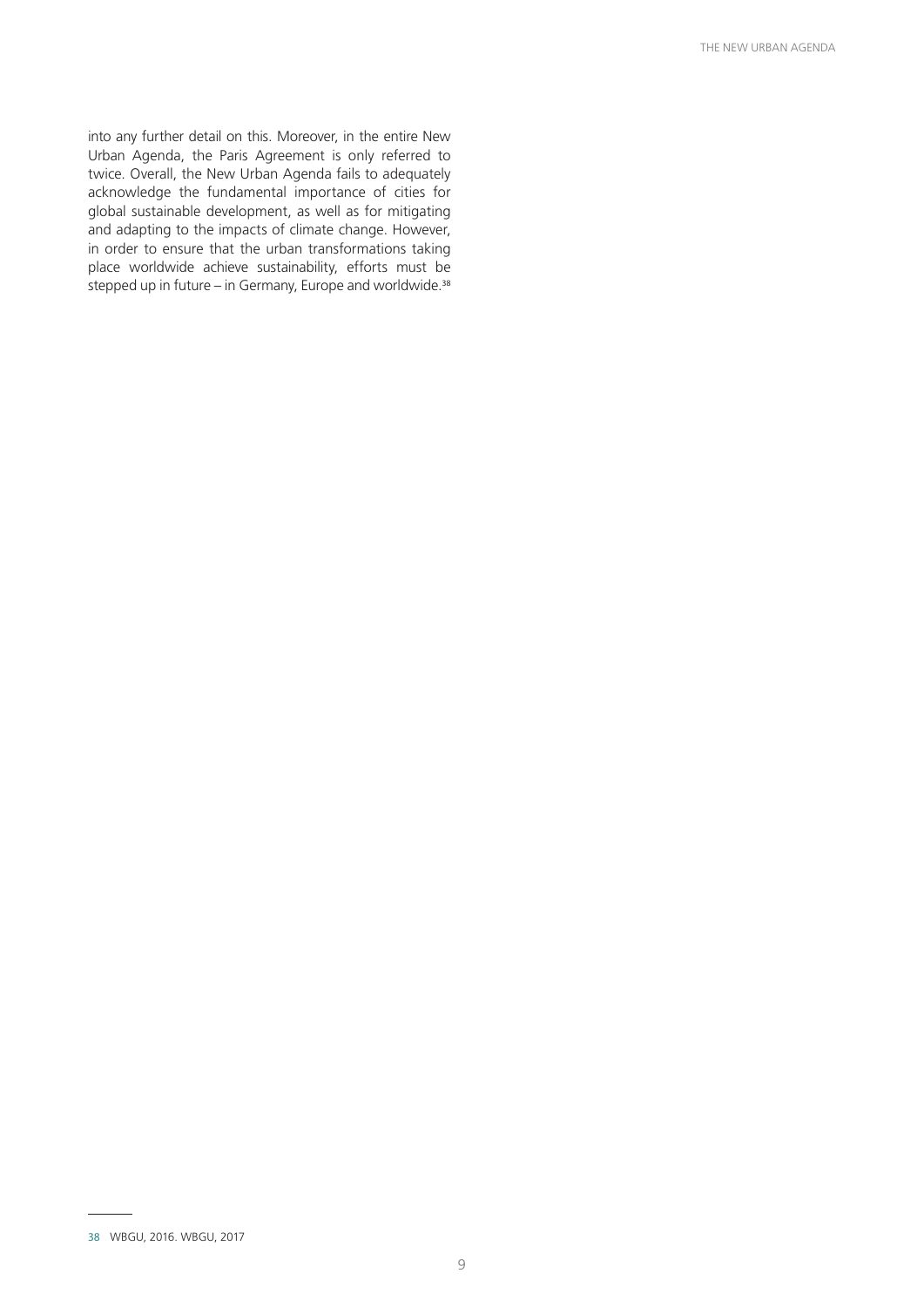# **THE EUROPEAN UNION, GERMANY AND BEYOND: APPROACHES TO URBANISATION**

In 2016, the member states of the European Union (EU) signed the Pact of Amsterdam, which formed the basis for the first European Urban Agenda. The core objectives of this first Agenda involve better integrating the cities of Europe into EU decision-making processes and improving cooperation between the EU member states on urban development. This should be based on »Partnerships« in which representatives of the EU Commission, the EU member states, regions, cities and European institutions and associations work together over a period of up to three years on a total of 12 Priority Themes (jobs and skills in the local economy, digital transition, innovative public procurement, urban mobility, inclusion of migrants and refugees, urban poverty, housing, sustainable use of land, circular economy, climate adaptation, energy transition and air quality) to develop specific solutions in three areas: (i) better regulation with a view to better integrating urban factors into existing and new EU regulations; (ii) better funding, in particular more efficient use of existing resources and the use of tools such as Integrated Territorial Investments (ITI), a new EU instrument for the implementation of integrated spatial strategies and concepts; (iii) better knowledge, with a focus on enhanced exchange of experience through the *European Urban Knowledge Network* (EUKN).

The Pact of Amsterdam builds on the 2007 Leipzig Charter on Sustainable European Cities, the framework for integrated urban development in Europe that focuses on integrated urban development and disadvantaged neighbourhoods. In Germany, the Leipzig Charter is implemented by means of the National Urban Development Policy, a joint initiative of the federal, state and local governments. The Policy was refined during the course of Germany's Presidency of the Council of the European Union in 2020 and in November 2020, it was adopted as the New Leipzig Charter which addresses current issues and challenges.<sup>39</sup>

The implementation of the National Urban Development Policy in Germany is based on three instruments: (i) A »good practice« approach, where the promotion of urban development as well as legislation and research in this field are adapted to improve existing strategies. (ii) The »project series for cities and urbanity«, which grants funding for projects which provide momentum for and strengthen local sustainable development with minimum resources. (iii) The »communication platform for urban development«, which focuses on the future of our cities and provides opportunities for an exchange of information, knowledge and experience on urban development, for instance by organising various events.

The German government has also proposed other important initiatives in the past. Its 2012, »Urban Energies – Future Challenges for Towns, Cities and Regions« memorandum, for example, focused on green redevelopment of buildings and entire urban districts, technological infrastructure upgrades for urban utilities, the development of a new mobility concept, and social integration. This resulted in backing for economic and urban development projects as part of the »cities and urbanity« project initiative. In 2017, the German government proposed the white paper »Green Spaces in the City« (Stadtgrün), which comprised ten fields of action, including specific measures the government planned to implement over the following decade to help the municipalities develop an green urban infrastructure that would improve the quality of the urban environment and the quality of life in our cities. To achieve this objective, the white paper envisages, for instance, a stronger legal basis for planning green and open spaces, more targeted funding measures, the development of benchmarks and guidelines and the implementation of pilot projects.

The Leipzig Charter and the Urban Agenda for the EU in the Pact of Amsterdam, as well as more recent German initiatives, are good starting points for improving urban development and increasing the focus on the key role of the cities in the global transition towards a more sustainable future. That said, they neglect to include an explicitly transformative angle. While urbanisation in the EU may have its challenges, cities in many other regions of the world face even bigger problems. Many of the cities in the Global South are growing exponentially and often suffer from problems such as poor infrastructure, a lack of financial resources, as well as ineffective local governance. At the same time, cities in newly industrialised and developing countries play an essential role in global transformation towards sustainability. Cities of the Global South have particularly high potential for collaborative solutions involving the urban population, municipal governments and other

<sup>39</sup> Federal Ministry of the Interior, Building and Community (2020)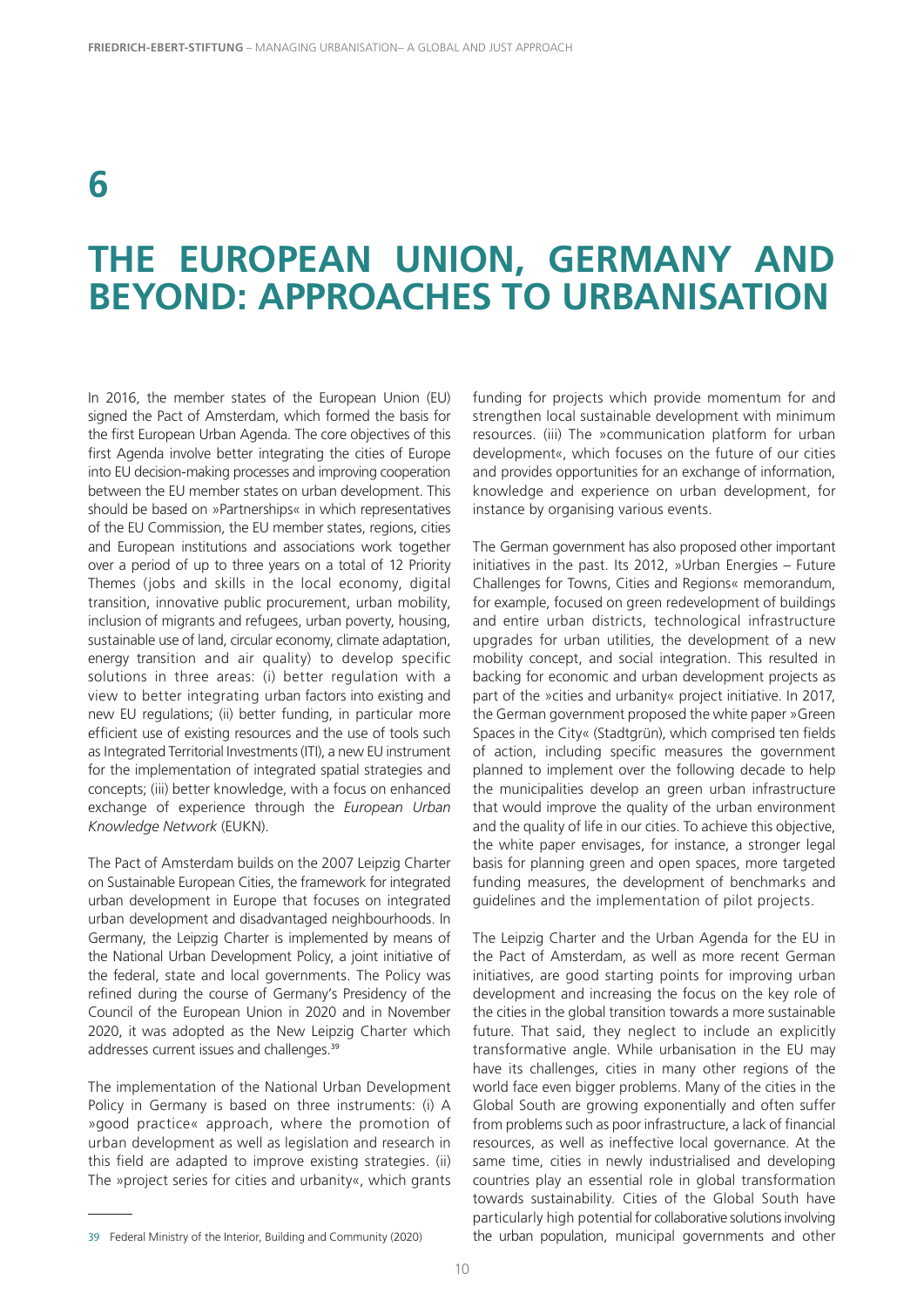government institutions as well as non-governmental organisations. In the field of housing provision, a number of active civil society organisations, some of which are part of transnational networks (e.g. Slum Dwellers International), are already working with local governments, in doing so increasing visibility and generating additional resources (e.g. through savings systems and microcredit groups).<sup>40</sup> Development cooperation can help strengthen solutions to the challenges posed by urbanisation in cities in developing and newly industrialised countries, for instance by making the right to decent housing a central part of development cooperation and ensuring that the vital cross-cutting issue of urbanisation is firmly embedded in the UN and other multilateral organisations and development banks.<sup>41</sup>

To facilitate an exchange of knowledge and experience between the cities of the Global North and those of the Global South, city networks such as United Cities and Local Governments (UCLG), Local Governments for Sustainability (ICLEI) and the C40 Cities Climate Leadership Group (C40) play a vital role. Transnational city networks enable mutual learning and an exchange of experience and knowledge on innovations and policies. Such city networks should therefore be strengthened. Some useful approaches here might be to consolidate network activities in an overarching umbrella association such as the Compact of Mayors and to advocate for city networks to be recognised as key actors in international political contexts, such as the UN climate talks, for instance.<sup>42</sup>

<sup>40</sup> Herrle et al., 2015

<sup>41</sup> WBGU, 2016

<sup>42</sup> WBGU, 2016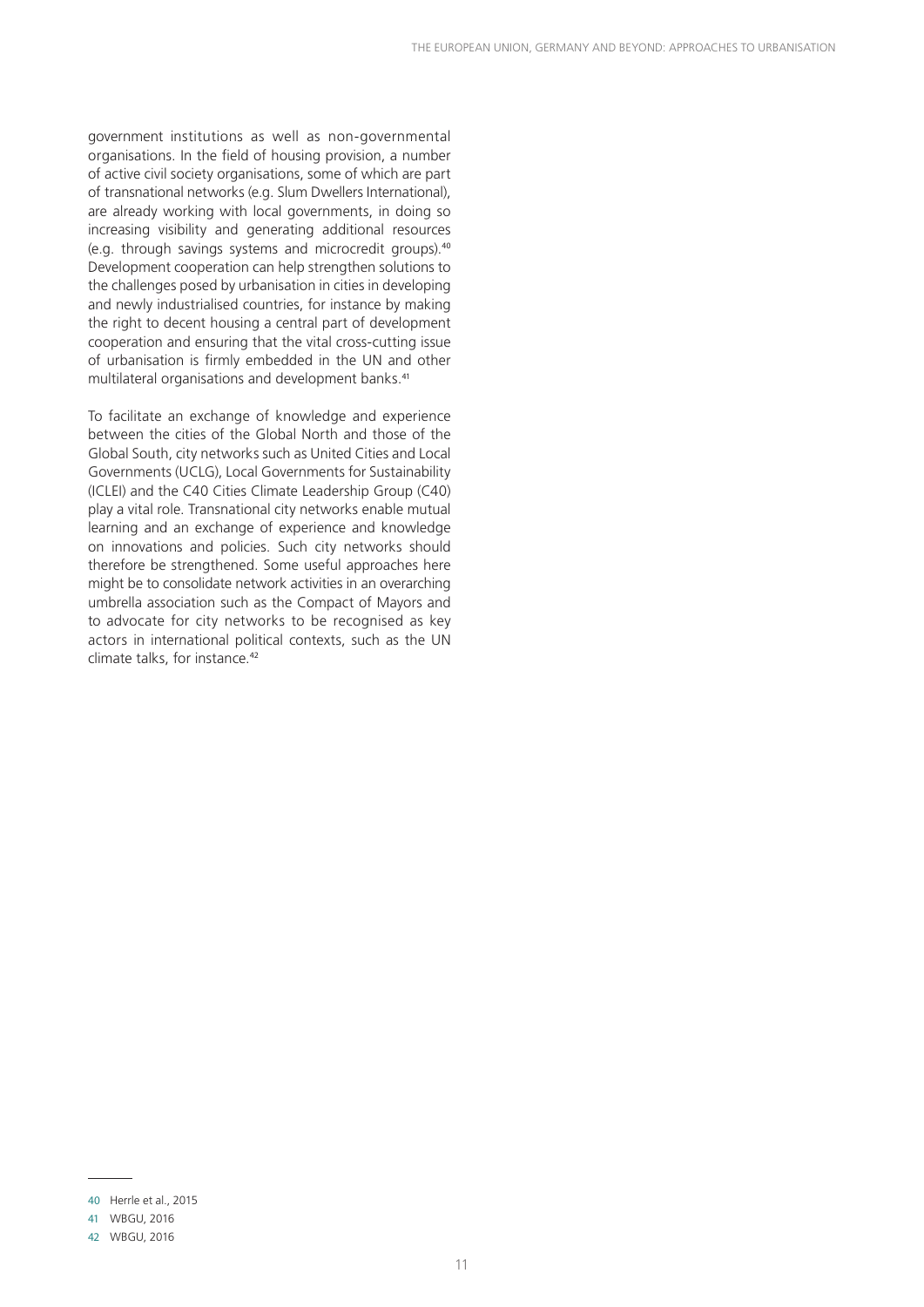# **CONCLUSIONS AND RECOMMENDATIONS**

Cities are increasingly being recognised as important levers in the global transition towards a more sustainable future. In this context, the Paris Agreement, the 2030 Agenda for Sustainable Development and the New Urban Agenda are essential internationally binding reference points, which can, and indeed must, serve as catalysts for transformative strategies at all levels of action. For the targeted integration of these climate, sustainability and urbanisation agendas, it is crucial that each of the multilateral commitments be transformed into an action plan and implemented at national and local level. However, without comprehensive investment and the necessary technical, institutional and political support for the implementation of these action plans, the transformative ambitions expressed in multilateral declarations will quickly revert to the standard business as usual mode.<sup>43</sup>

Our aim must still be the parallel and strategic implementation of the Paris Agreement and the SDGs as a means of driving radical structural transformation towards sustainability, particularly in the context of cities. If we are to systematically develop the potential offered by urbanisation, this process requires both creativity and coordination on the part of the different stakeholders and sectors.

To achieve these objectives and foster sustainable urban transformation, particular attention must be paid to the fields of action described above. To be able to implement the changes facilitated by these fields of action, more democratic, stronger urban governance is of fundamental importance. An approach such as this entails placing urbanisation at the centre of international cooperation and improving the capacity of cities to implement effective policy through cooperative governance.

Existing urban agendas provide the initial basis for more sustainable towns and cities, but what they are missing, both at the global and the European level, is a transformative angle. As a result, these agendas are not fit for the challenge of radical transformation. What is urgently needed, therefore, is for a new charter for urban transformation to be built on the existing Leipzig Charter.

<sup>43</sup> Brandi et al. (2016)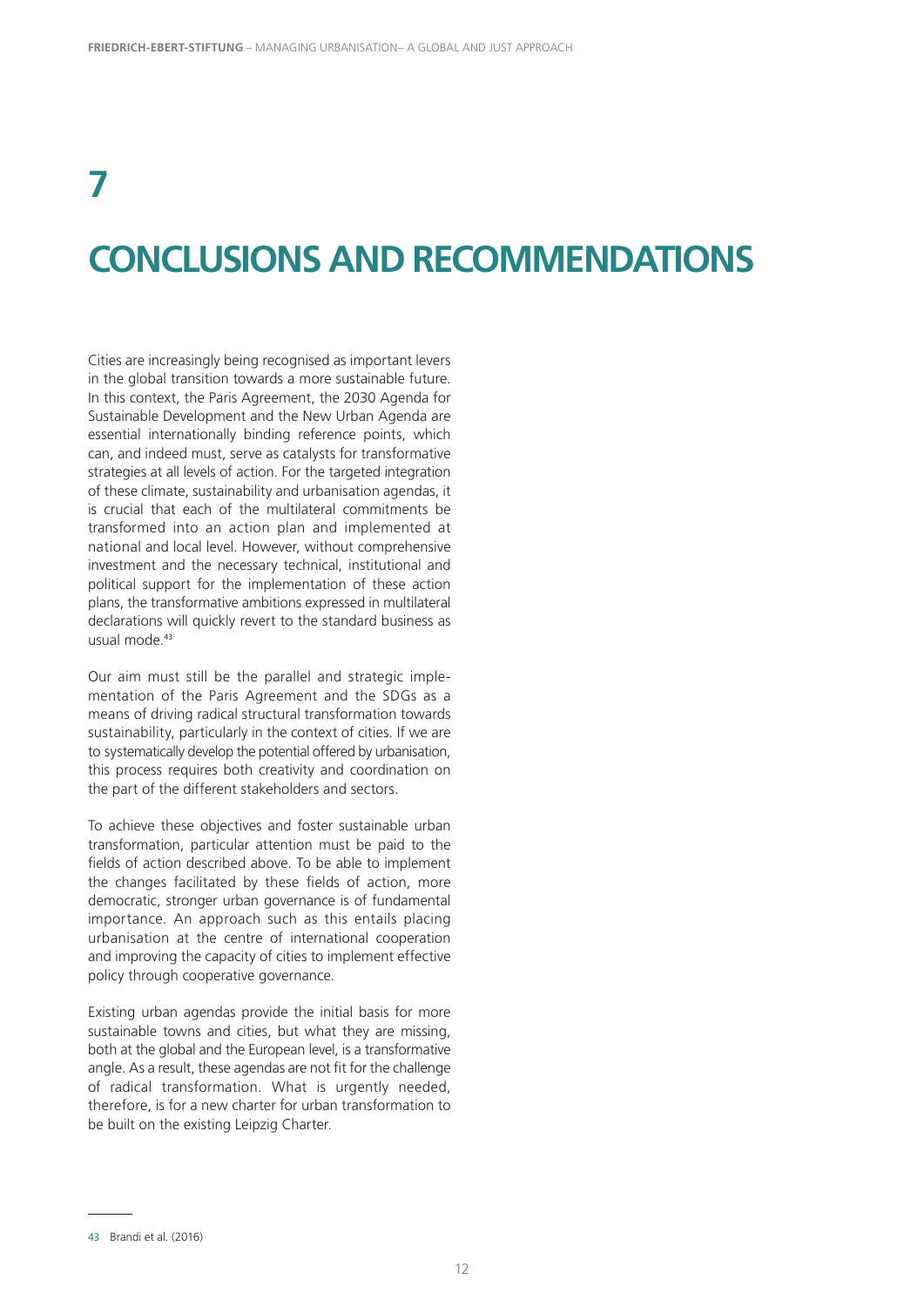#### **LITERATUR**

**Brandi, C.** (2015a): Goal 11: Make cities and human settlements inclusive, safe, resilient and sustainable, in: Loewe, Markus / Nicole Rippin (eds.), Translating an ambitious vision into global transformation: the 2030 agenda for sustainable development, Bonn: German Development Institute / Deutsches Institut für Entwicklungspolitik (DIE), (Discussion Paper 7/2015), p. 69-72.

**Brandi, C.** (2015b): The role of cities in global deals and international affairs Interview published on TheCityFix 2 December 2015.

**Brandi, C.** (2018): The role of cities: implementing the 2030 Agenda and the Paris Agreement, Sustainable Cities, Volume 13, Issue 32, p. 56-85.

**Brandi, C.; Bauer, S.; Pegels, A.** (2016): Paris Climate Agreement, 2030 Agenda and New Urban Agenda: the future of transformative policies, in: Building bridges between research and practice, Bonn: German Development Institute / Deutsches Institut für Entwicklungspolitik (DIE), p. 14-17.

**Bundesministerium des Innern, für Bau und Heima**t (2020): Neue Leipzig Charta. Die transformative Kraft der Städte für das Gemeinwohl, Berlin: BMI.

**Casado-Asensio, J.; Steurer, R.** (2014): Integrated strategies on sustainable development, climate change mitigation and adaptation in Western Europe: communication rather than coordination. In: Journal of Public Policy, Vol. 38 No. 3, p. 437-473.

**Chen, D.; Scholz, I.; Esteves, P.; Martinez, E.** (2017): Implementation of the 2030 Agenda by G20 members: how to address the transformative and integrated character of the SDGs by individual and collective action, http:// www.g20-insights.org/policy\_briefs/implementation-2030-agenda-g20 members-address-transformative-integrated-character-sdgs-individualcollective-action/

**Dick, E.** (2016a): Urban governance for sustainable global development: from the SDGs to the New Urban Agenda, (Briefing Paper 8/2016)

**Dick, E.** (2016b): Mixed results, Development and Cooperation, 11/2016, https://www.dandc.eu/en/article/new-urban-agenda-adopted-un-conference-habitat-iii-quito-october

**G20** (2016): G20 Action Plan on the 2030 Agenda for Sustainable Development, Hangzhou.

**Guranton, G**. (2014): Growing through Cities in Developing Countries. Policy Research Working Paper Series, No. 6818. World Bank, Washington D.C.

**Herrle, P., Fokdal, J. und Ley, A.** (Hrsg.) (2015): From Local Action to Global Networks: Housing the Urban Poor. London, New York: Routledge.

**Lay, J.; Brandi, C; Das, R.U.; Klein, R.; Thiele, R.; Alexander, N.; Scholz, I**. (2017): Coherent G20 policies towards the 2030 Agenda for Sustainable Development, http://www.g20-insights.org/policy\_briefs/coherent-g20-policies-towards-2030-agenda-sustainable-development/

Le Blanc, D. (2015): Towards integration at last? The sustainable development goals as a network of targets, New York: UN DESA Working Paper No. 141.

**Loewe, M.; Rippin, N.** (eds.) (2015): Translating an ambitious vision into global transformation: the 2030 agenda for sustainable development, Discussion Paper 7/2015, Bonn: DIE.

**Messner, D.; Brandi, C.** (2015): Urbanisation: a megatrend that will define our future, Diplomatisches Magazin 2/2015, p. 36-39.

**Misselwitz, P.** et al. The Urban Dimension of the SDGs: Implications for the New Urban Agenda. In: Sustainable Development Goals and Habitat III: Opportunities for a successful New Urban Agenda. Cities Alliance Discussion Paper No. 3. November 2015.

**Müller, D. B.; Liu, G.; Lovik, A. N.; Modaresi, R.; Pauliuk, S.; Steinhoff, F. S.; Brattebo, H.** (2013): Carbon emissions of infrastructure development. Environmental Science & Technology 47, 11739−11746.Nemeth, J. (2008): Defining a public: the management of privately owned public space. Urban Studies 46 (11), 2463–2490.

**Pauw, W.P; Cassanmagnano, D.; Mbeva, K.; Hein, J.; Guarin, A.; Brandi, C.; Bock, T.; Helms, J.; Zalewski, A.; Frommé. E.; Lindener, A.; Muhammad, D.** 2016. "NDC Explorer." German Development Institute / Deutsches Institut für Entwicklungspolitik (DIE), Bonn and African Centre for Technology Studies (ACTS). Nairobi.

**Scholz, I.** (2017): National Strategies for Sustainable Development between Rio 1992 and New York 2015, in: von Hauff, M.; Kuhnke, C. (eds.) Sustainable Development Policy: A European Perspective (Routledge Studies in Sustainable Development), Oxford: Routledge.

**Scholz, I.** (2015): Introduction: A universal agenda for sustainable development and global cooperation, in: Loewe, M.; Rippin, N. (eds.) Translating an ambitious vision into global transformation: the 2030 agenda for sustainable development, Discussion Paper 7/2015, Bonn: DIE, p. 1-9.

**Scholz, I.; Brandi, C.** (2017): The G20 and the 2030 Agenda for Sustainable Development, forthcoming book chapter.

**Steffen, W. et al.** (2015): Planetary boundaries: Guiding human development on a changing planet, in: Science, Vol. 347, Issue 6223, DOI: 10.1126/science.1259855.

**Tollin, N.; Hamhaber, J.** (2017): Sustainable and Resilient Cities: SDGs, New Urban Agenda and the Paris Agreement, http://eai.enea.it/archivio/ smart-city/sustainable-and-resilient-cities-sdgs-new-urban-agenda-andthe-paris-agreement.

**UNFCCC** (2021). Global Climate Action Portal, https://climateaction.unfccc. int/.

**United Nations** (2015): Transforming our World: The 2030 Agenda for Sustainable Development, New York.

**UN DESA – United Nations Department of Economic and Social Affairs Population Division** (2018): World Urbanization Prospects: The 2018 Revision. Key Facts. New York: UN DESA Population Division.

**UN Environment** (2018). Emissions Gap Report 2018. Nairobi.

**UN-HABITAT** (2016)a, One Urban Agenda. Nairobi: UN-Habitat.

**UN-HABITAT** (2016)b. Sustainable Urbanization in the Paris Agreement: Comparative Review of Nationally Determined Contributions for Urban Content. Nairobi: UN-Habitat.

**WBGU** (Wissenschaftlicher Beirat der Bundesregierung Globale Umweltveränderungen / German Advisory Council on Global Change) (2014): Debate, Policy Paper 8, Berlin: WBGU.

**WBGU** (Wissenschaftlicher Beirat der Bundesregierung Globale Umweltveränderungen / German Advisory Council on Global Change) (2016): Humanity on the move: Unlocking the transformative power of cities, Policy Paper 8, Berlin: WBGU.

**WBGU** (Wissenschaftlicher Beirat der Bundesregierung Globale Umweltveränderungen / German Advisory Council on Global Change) (2017): New Urban Agenda: Implementation Demands Concerted Effort Now, Berlin: WBGU.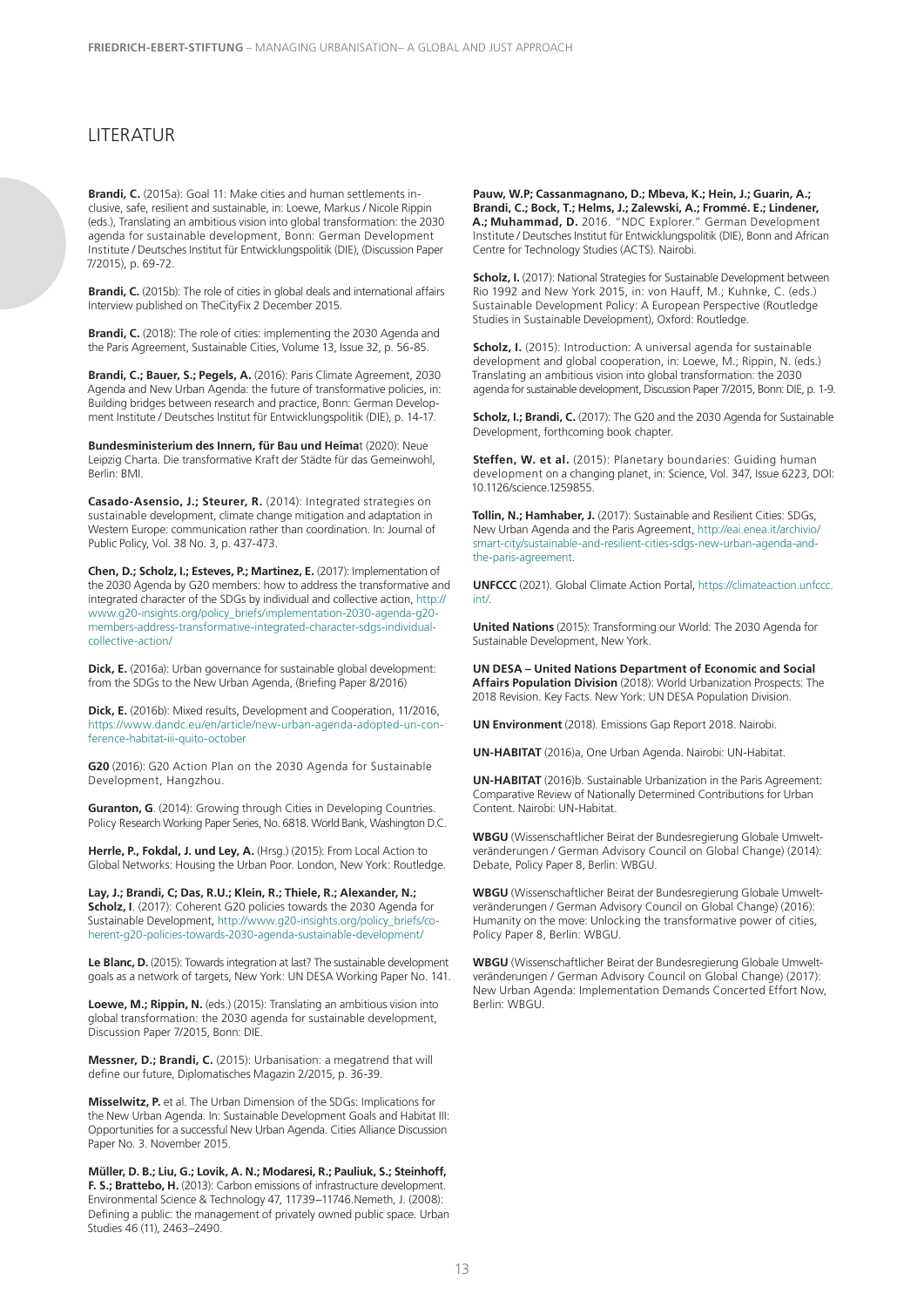#### ABOUT THE AUTHOR

**Dr. Clara Brandi** is Project Leader in the Department for the »World Economy and Development Financing« at the German Development Institute (Deutsches Institut für Entwicklungspolitik, DIE).

#### IMPRINT

Published by:

Friedrich-Ebert-Stiftung e.V. Godesberger Allee 149 53175 Bonn Germany

Email: info@fes.de

Register no.: VR2392 Bonn Register of Associations Bonn Local Court

President: Martin Schulz Secretary General: Dr Sabine Fandrych

Responsible for content: Yvonne Blos / International Climate and Energy Policy

Contact/Order: Christiane.Heun@fes.de

Typesetting: Anne Eichhorn mail@anne-eichhorn.de

Translation: Carla J. Welch (MA)

The views expressed in this publication are not necessarily those of the Friedrich-Ebert-Stiftung. Commercial use of media published by the Friedrich-Ebert-Stiftung (FES) is not permitted without the written consent of the FES. Publications by the Friedrich-Ebert-Stiftung may not be used for electioneering purposes.

#### **GLOBAL AND EUROPEAN POLITICS**

The Department of Global and European Policy provides advice on key European and international policy issues to policymakers, trade unions and civil society organizations in Germany, Brussels and at the UN offices in Geneva and New York. We identify areas of transformation, formulate concrete alternatives and support our partners in forging alliances to implement them. In doing so, we reflect on national as well as European and international policy. The 2030 Agenda for Sustainable Development with its far-reaching political claim to promote a social-ecological transformation provides a clear orienting framework for pursuing our work.

Coordinator responsible for the publication: Yvonne Blos, yvonne.blos@fes.de